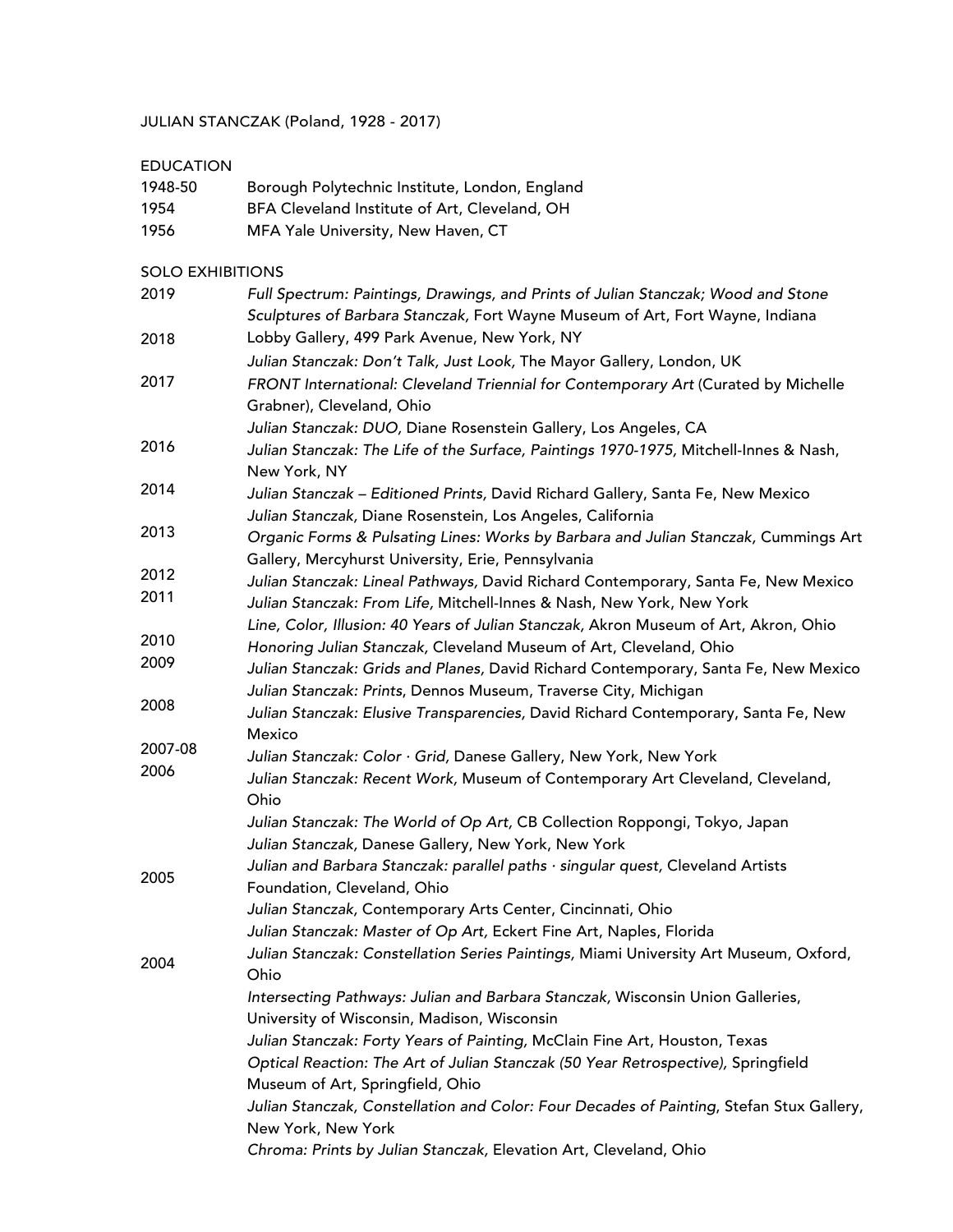*Julian Stancza k, Master of Op Art: Highligh ts of the Past 40 Years,*  Stefan Stux Gallery, New York, New York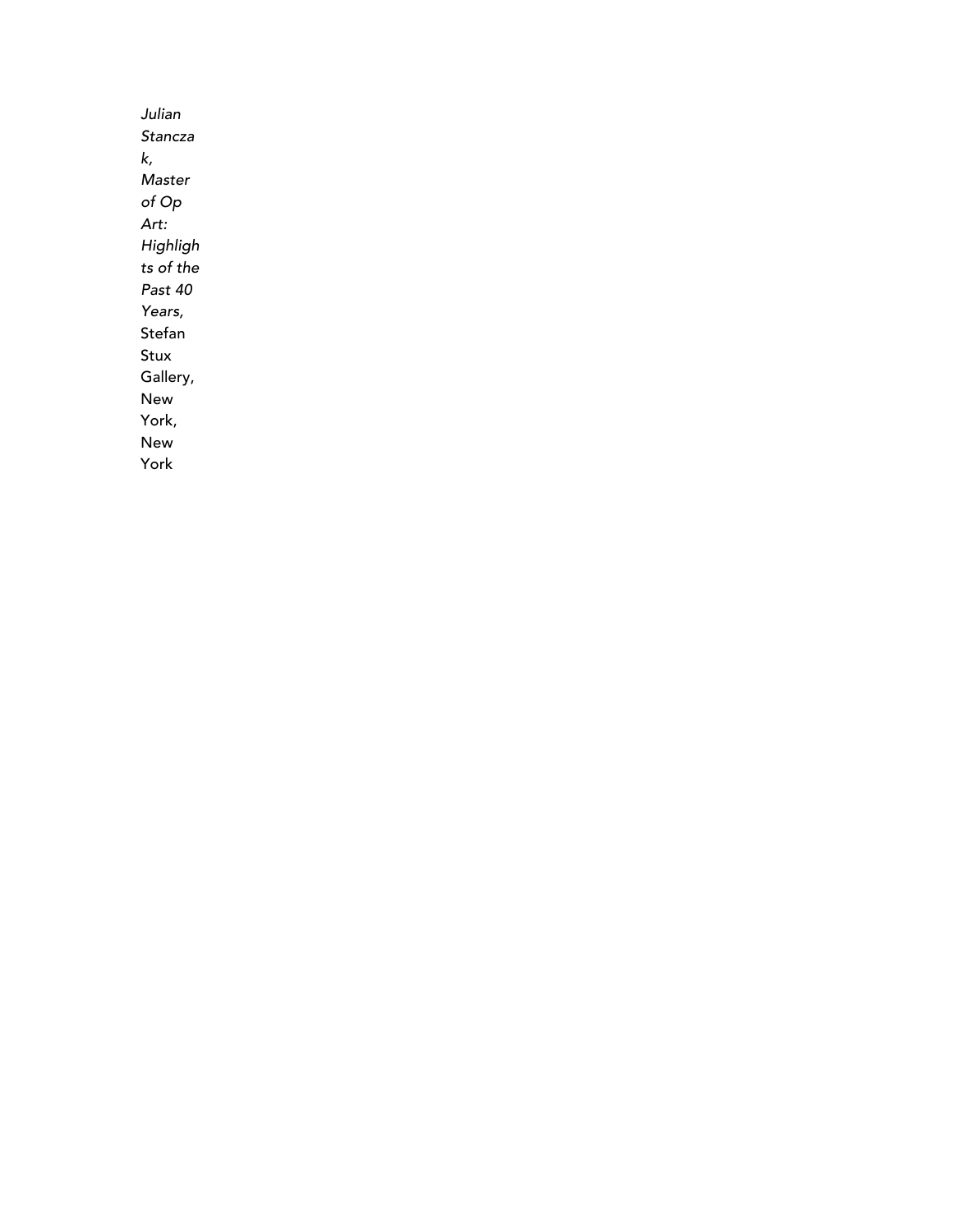| 2003 | Julian Stanczak: Op Art Painting, McNay Art Museum, San Antonio, Texas                 |
|------|----------------------------------------------------------------------------------------|
| 2002 | Optical Reaction: The Art of Julian Stanczak (50 Year Retrospective), Washington State |
|      | University Museum of Art, Pullman, Washington                                          |
|      | Optical Reaction: The Art of Julian Stanczak (50 Year Retrospective), Naples Museum    |
|      | of Art, Naples, Florida                                                                |
|      | Julian Stanczak: The Art of Perception, Eckert Fine Art Naples, Inc., Naples, Florida  |
| 2001 | Julian Stanczak, OP = Visual Poetics: 50 Year Retrospective, Lowe Art Museum,          |
|      | University of Miami, Coral Gables, Florida                                             |
|      | Julian Stanczak: Decades of Color, Midland Center for the Arts, Midland, Michigan      |
|      | Julian Stanczak: Pioneer of Op Art, 50 Year Retrospective, Frederick R. Weisman        |
|      | Museum of Art, Pepperdine University, Malibu, California                               |
|      | Julian Stanczak: 50 Year Retrospective, Cleveland Institute of Art, Cleveland, Ohio    |
| 2000 | Optical Perception: The Art of Julian Stanczak, Asheville Museum of Art, Asheville,    |
|      | North Carolina                                                                         |
| 1999 | Julian Stanczak, Columbus Museum of Art, Columbus, Ohio                                |
| 1998 | Butler Institute of American Art, Youngstown, Ohio, 50 Year Retrospective              |
| 1987 | Standard Oil Company World Headquarters, 10 year Retrospective, Cleveland, Ohio        |
| 1986 | Jane Haslem Gallery, Washington, D.C.                                                  |
|      | Walker Gallery, Chicago, Illinois                                                      |
| 1984 | Charles Foley Gallery, Columbus, Ohio                                                  |
| 1983 | The New Gallery, Cleveland, Ohio                                                       |
|      | Brubaker Gallery, Sarasota, Florida                                                    |
| 1982 | Alice Simsar Gallery, Ann Arbor, Michigan                                              |
| 1981 | National Museum, Warsaw, Poland                                                        |
|      | Sandusky Area Cultural Center, Sandusky, Ohio                                          |
|      | Alice Simsar Gallery, Ann Arbor, Michigan                                              |
| 1980 | Butler Institute of American Art, Youngstown, Ohio                                     |
|      | Carl Solway Gallery, Cincinnati, Ohio                                                  |
| 1979 | Martha Jackson Gallery, New York, NY                                                   |
| 1978 | International Monetary Fund and Care Medico, Washington, D.C.                          |
|      | The New Gallery, Cleveland, Ohio                                                       |
|      | Kauffman Fine Arts, Houston, Texas                                                     |
|      | A.S.A. Gallery, Oak Ridge, Tennessee                                                   |
|      | Miller Gallery, Cincinnati, Ohio                                                       |
| 1976 | Ohio State University, Columbus, Ohio                                                  |
|      | Kingpitcher Gallery, Pittsburgh, Pennsylvania                                          |
|      | Marjorie Kauffman Gallery, Los Angeles, California                                     |
| 1975 | Alice Simsar Gallery, Ann Arbor, Michigan                                              |
|      | Martha Jackson Gallery, New York, NY                                                   |
|      | Lakeland Community College, Mentor, Ohio                                               |
|      | Packard Gallery, Toronto, Ontario Canada                                               |
| 1974 | Canton Art Institute, Canton, Ohio                                                     |
|      | Alamo Gallery, Alamo, California                                                       |
|      | Phoenix Gallery, San Francisco, California                                             |
|      | Jane Haslem Gallery, Washington, D.C.                                                  |
| 1973 | Van Straaten Gallery, Chicago, Illinois                                                |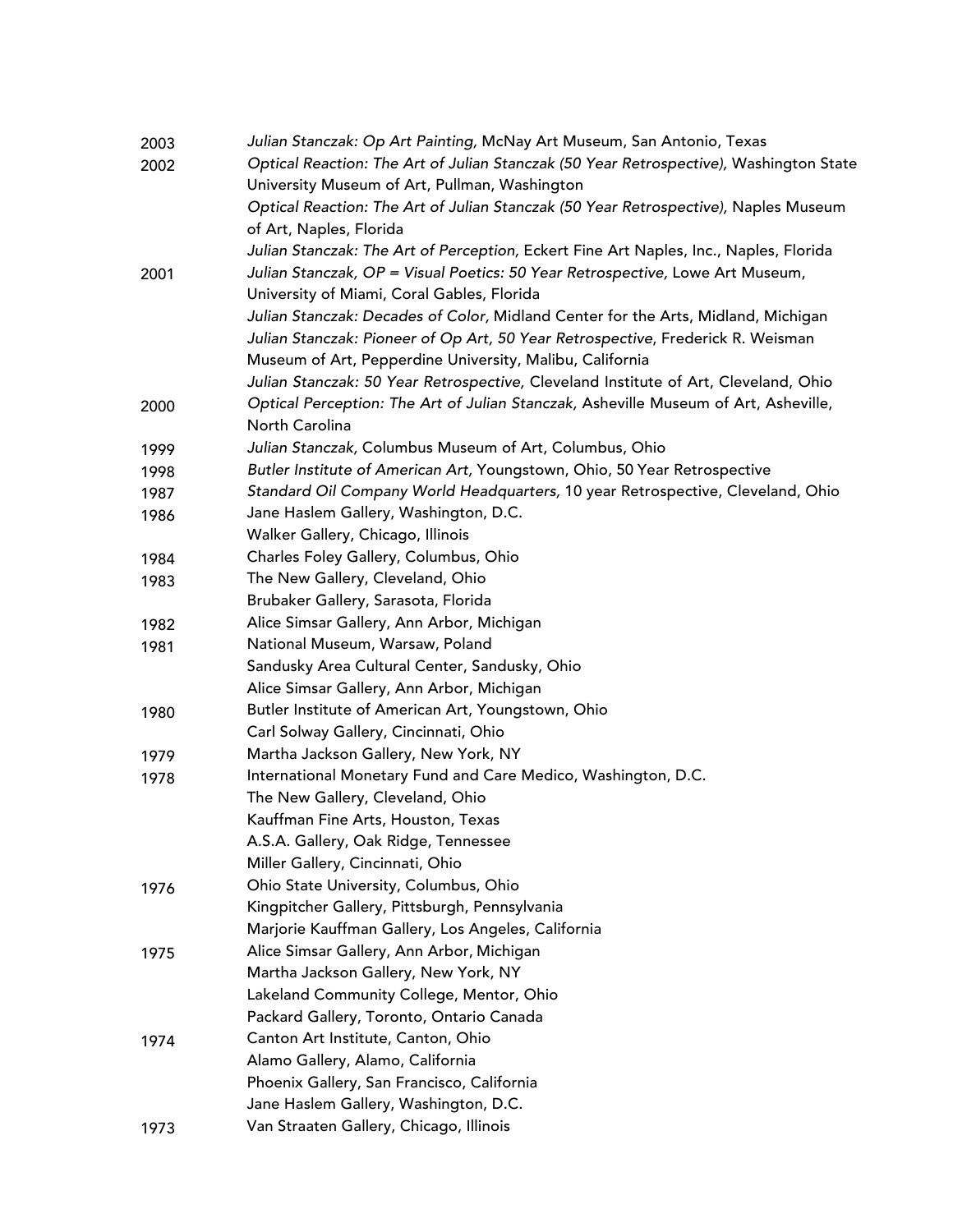|                          | The New Gallery, Cleveland, Ohio                                                                                                                                 |
|--------------------------|------------------------------------------------------------------------------------------------------------------------------------------------------------------|
|                          | Martha Jackson Gallery, New York, NY                                                                                                                             |
| 1972                     | Corcoran Gallery of Art, Washington, D.C.<br>Cincinnati Art Museum, Cincinnati, Ohio                                                                             |
|                          | London Arts Gallery, Detroit, Michigan                                                                                                                           |
|                          | Images Gallery, Toledo, Ohio                                                                                                                                     |
|                          | Lantern Gallery, Ann Arbor, Michigan                                                                                                                             |
|                          | Martha Jackson Gallery, New York, NY                                                                                                                             |
|                          | Carl Solway Gallery, Cincinnati, Ohio                                                                                                                            |
| 1971                     | London Arts Gallery, London, England                                                                                                                             |
|                          | Martha Jackson Gallery, New York, NY                                                                                                                             |
|                          | Images Gallery, Toledo, Ohio                                                                                                                                     |
|                          | Cleveland Institute of Art, Cleveland, Ohio                                                                                                                      |
| 1969                     | Akron Art Institute, Akron, Ohio                                                                                                                                 |
|                          | London Arts Gallery, Detroit, Michigan                                                                                                                           |
|                          | Ray Packard Gallery, Akron, Ohio                                                                                                                                 |
|                          | Mackler Gallery, Philadelphia, Pennsylvania                                                                                                                      |
| 1968                     | Dartmouth College, Hanover, New Hampshire                                                                                                                        |
|                          | Martha Jackson Gallery, New York, NY                                                                                                                             |
|                          | Kent State University, Kent, Ohio                                                                                                                                |
| 1966                     | Feingarten Gallery, Los Angeles, California                                                                                                                      |
| 1965                     | Miami University, Oxford, Ohio                                                                                                                                   |
|                          | University of Wisconsin, Madison, Wisconsin                                                                                                                      |
|                          | Martha Jackson Gallery, New York, NY                                                                                                                             |
| 1964                     | Dayton Art Institute, Dayton, Ohio                                                                                                                               |
|                          | Martha Jackson Gallery, New York, NY                                                                                                                             |
| 1963                     | Edgecliff Academy of Fine Arts, Cincinnati, Ohio                                                                                                                 |
| 1948                     | Stanley Hotel, Nairobi, Kenya                                                                                                                                    |
| <b>GROUP EXHIBITIONS</b> |                                                                                                                                                                  |
| 2019                     | The Seven Year Itch, Diane Rosenstein Gallery, Los Angeles, CA                                                                                                   |
| 2018                     | Bauhaus and America. Experiments in Light and Movement, LWL-Museum für Kunst<br>und Kultur, Münster, Germany                                                     |
|                          | FRONT International Cleveland Triennial for Contemporary Art, curated by                                                                                         |
|                          | Michelle Grabner, Cleveland, Ohio                                                                                                                                |
| 2015-16                  | Geometric Obsession: American School 1965-2015, Museum of Contemporary Art                                                                                       |
|                          | Buenos Aires (Museo de Arte Contemporáneo Buenos Aires), Buenos Aires, Argentina                                                                                 |
| 2015                     | Post Op: 'The Responsive Eye' Fifty Years After and Op Infinitum: 'The Responsive Eye'<br>Fifty Years After, both at David Richard Gallery, Santa Fe, New Mexico |
|                          | Bold Abstractions: Selections from the Collection 1966-1976, Dallas Museum of Art,<br>Dallas, Texas                                                              |
|                          | Choice: Contemporary Art from the Akron Art Museum, Transformer Station,                                                                                         |
|                          | Cleveland, Ohio<br>Optic Nerve, Scott Richards Contemporary Art, San Francisco, California                                                                       |
|                          | 1960s Hard Edge Painting: DC, LA, NY, D. Wigmore Fine Art, New York, New York                                                                                    |
|                          | A Global Exchange: Geometric Abstraction Since 1950, Frost Art Museum, Miami,                                                                                    |
| 2014-15                  | <b>Elorida</b>                                                                                                                                                   |

Florida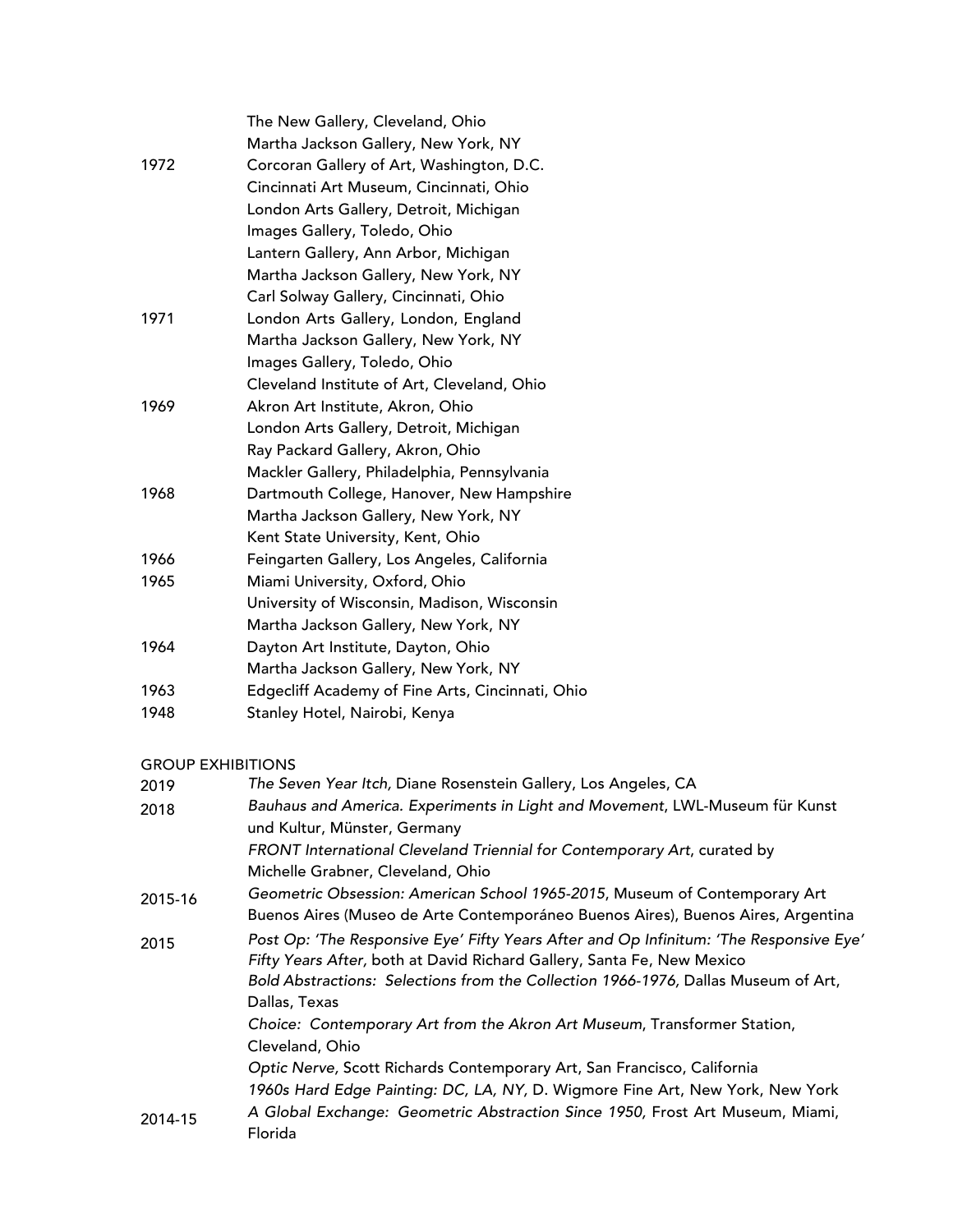|         | What You See is What You See: American Abstraction After 1950, Ashville Museum of     |
|---------|---------------------------------------------------------------------------------------|
|         | Art, Ashville, North Carolina                                                         |
| 2014    | Color: Theory and Structures, Gund Gallery, Kenyon College, Gambier, Ohio             |
|         | Our Postwar Focus: 1960s-1970s, D. Wigmore Fine Art, New York, New York               |
|         | In Residence: Contemporary Artists at Dartmouth, Hood Museum of Art, Dartmouth        |
|         | University, Hanover, New Hampshire                                                    |
|         | Sensation, David Richard Gallery, Santa Fe, New Mexico                                |
| 2013    | Color and Optics, David Richard Contemporary, Santa Fe, New Mexico                    |
|         | Spring Exhibition, Cleveland Institute of Art                                         |
|         | Pan American Modernism: Avant-Garde Art in Latin America and the United States,       |
|         | Lowe Art Museum, Miami, Florida                                                       |
|         | Color as Abstraction, David Richard Contemporary, Santa Fe, New Mexico                |
| 2012    | New Materials, New Approaches, D. Wigmore Fine Art, New York, New York                |
|         | Seeing Red, David Richard Contemporary, Santa Fe, New Mexico                          |
|         | Ghosts in the Machine, New Museum of Art, New York, New York                          |
|         | Calm, Cool, Collected, Danese, New York, New York                                     |
|         | Director's Choice: Art since 1950 from the Ackland Art Museum Collection, Ackland Art |
|         | Museum, The University of North Carolina, Chapel Hill, North Carolina                 |
|         | Intercambio global, abstracción geométrica desde 1950 (A Global Exchange: Geometric   |
|         | Abstraction Since 1950), Museo de Arte Contemporáneo de Buenos Aires, Buenos Aires,   |
|         | Argentina                                                                             |
|         | 100 years of Geometric Abstraction, James Goodman Gallery at EXPO Chicago art fair    |
| 2011-12 | CLE OP: Cleveland Op Art Pioneers, Cleveland Museum of Art, Cleveland, Ohio           |
| 2011    | Abstraction, Nancy Margolis Gallery, New York, New York                               |
|         | Structured Color, D. Wigmore Fine Art, New York, New York                             |
|         | Red (Elements), David Richard Contemporary, Santa Fe, New Mexico                      |
|         | In the Presence of Light, Danese Gallery, New York                                    |
|         | Masters of Abstraction: Robert Mangold (Continuity and Discontinuity) and Julian      |
|         | Stanczak and Ed Mieczkowski (Boundary Formations and the Tease of the Familiar),      |
|         | Cleveland Institute of Art, Cleveland, Ohio                                           |
| 2010-11 | In Honor of the Cleveland Arts Prize, Cleveland Museum of Art, Cleveland, Ohio        |
| 2010    | Op Out of Ohio: The Anonima Group, Richard Anuszkiewicz, and Julian Stanczak in the   |
|         | 1960s, D Wigmore Fine Art, New York, New York                                         |
|         | The Responsive Mind, Madron Gallery, Chicago, Illinois                                |
| 2009-10 | Modern and Contemporary Art: Post-1945 Painting and Sculpture, Hood Museum of Art     |
|         | (Dartmouth University), Hanover, New Hampshire                                        |
| 2009    | Compositions in Black and White, Miami University Art Museum, Oxford, Ohio            |
|         | Abstraction from the Collection, Pennsylvania Academy of Fine Arts, Philadelphia,     |
|         | Pennsylvania                                                                          |
| 2008-09 | Sensory Overload, Milwaukee Museum of Art, Milwaukee, Wisconsin                       |
|         | Op Art Revisited: Selections from the Albright-Knox Art Gallery, Albright-Knox Art    |
|         | Gallery, Buffalo, New York                                                            |
| 2008    | Pop and Op, Nassau County Museum of Art, Roslyn Harbor, New York                      |
| 2007-08 | Bars and Stripes, Cantor Arts Center, Stanford University, Palo Alto, California      |
| 2007    | Optic Nerve: Perceptual Art of the 1960s, Columbus Museum of Art, Columbus, Ohio      |
|         |                                                                                       |
|         | The Optical Edge, Pratt Institute of Art, New York, New York                          |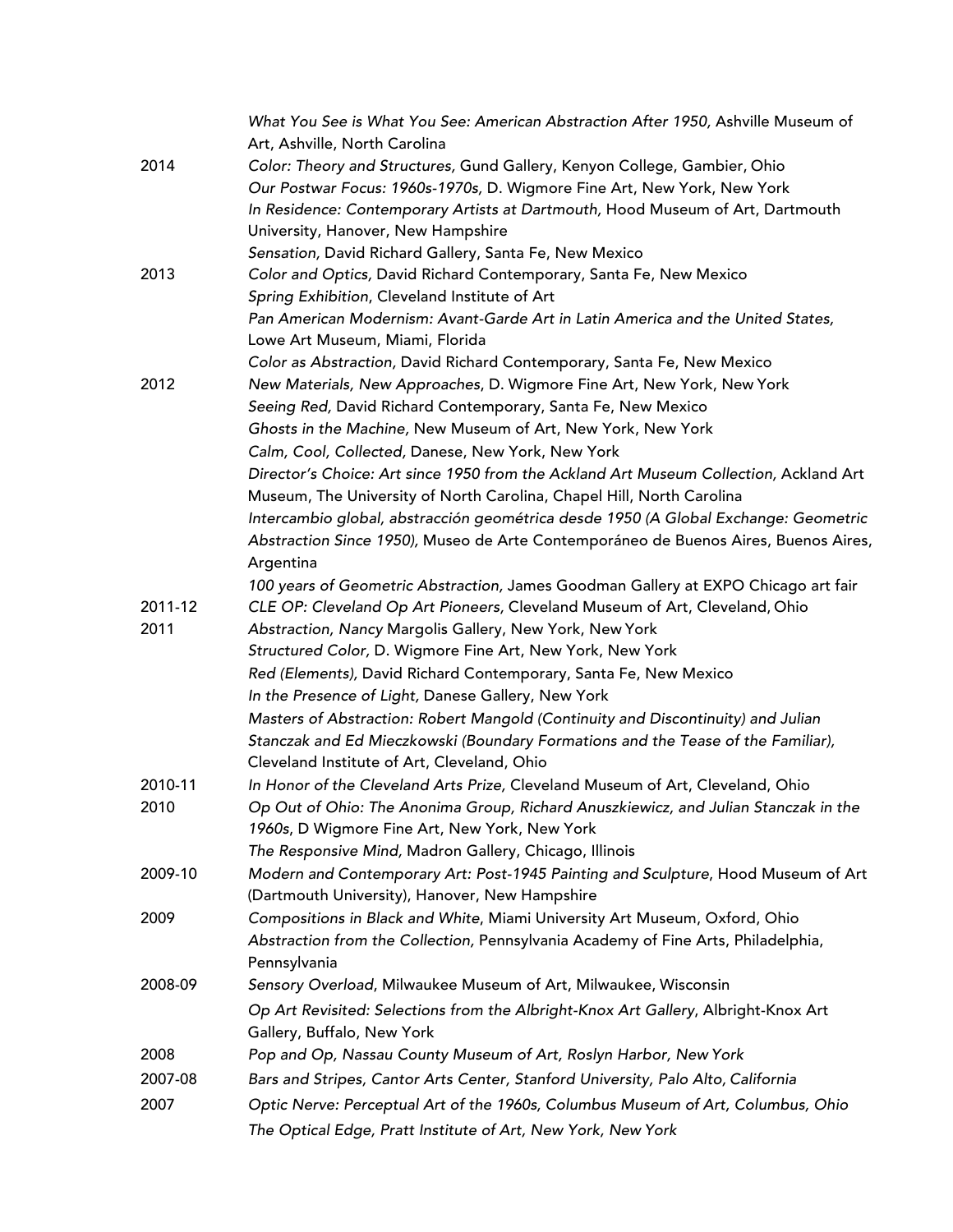|         | Op Art Revisited—Selections from the Albright-Knox Art Gallery, San Jose Museum of<br>Art, San Jose, California                                                                                                                                                                                |
|---------|------------------------------------------------------------------------------------------------------------------------------------------------------------------------------------------------------------------------------------------------------------------------------------------------|
|         | Director's Choice: The Art of Christopher Ryan, Anthony Schepis & Julian Stanczak,                                                                                                                                                                                                             |
|         | Canton Museum of Art, Canton, Ohio                                                                                                                                                                                                                                                             |
|         | A View Within, Frederick R. Weisman Museum of Art, Malibu, California                                                                                                                                                                                                                          |
|         | From Here to Infinity: The Cleveland Institute of Art 125 Year Anniversary Exhibition,                                                                                                                                                                                                         |
|         | Reinberger Galleries, Cleveland Institute of Art, Cleveland, Ohio                                                                                                                                                                                                                              |
|         | After Image: Op Art of the 1960s, Jacobson Howard Gallery, New York                                                                                                                                                                                                                            |
|         | Selections from the Permanent Collection of the UB Anderson Gallery, State University<br>of New York (SUNY), Buffalo, New York                                                                                                                                                                 |
|         | Op Art: Then and Now, Columbus Museum of Art, Columbus, Ohio                                                                                                                                                                                                                                   |
|         | Freedom to Experiment: An exhibition of American Abstraction 1945-1975, D. Wigmore<br>Fine Art, New York, New York                                                                                                                                                                             |
|         | Visual Vibrations: Perceptual Art, Neuberger Museum of Art, State University of New<br>York (SUNY), Purchase, New York                                                                                                                                                                         |
| 2006    | Op Art Revisited: Selections from the Albright-Knox Art Gallery, New York State<br>Museum, Albany, New York.                                                                                                                                                                                   |
|         | Geometric Abstraction: Two Generations, D. Wigmore Fine Art, New York, New York                                                                                                                                                                                                                |
|         | Josef Albers: To Open Eyes, Washtenaw Community College, Ann Arbor, Michigan                                                                                                                                                                                                                   |
|         | A Century of American Art, D. Wigmore Fine Art, New York, New York                                                                                                                                                                                                                             |
| 2005    | Timeless: An Eclectic Collection Spanning Two Centuries, Eckert Fine Art, Naples,<br>Florida                                                                                                                                                                                                   |
|         | Universal Medium, McClain Gallery, Houston, Texas                                                                                                                                                                                                                                              |
|         | Good Vibrations, McKenzie Fine Art, New York, New York                                                                                                                                                                                                                                         |
|         | Extreme Abstraction, Albright-Knox Art Gallery, Buffalo, New York                                                                                                                                                                                                                              |
|         | Op Art: 'The Responsive Eye' Revisited, Cranbrook Art Museum, Bloomfield Hills,<br>Michigan                                                                                                                                                                                                    |
|         | Op Art and Color Field Painting, Columbus Museum of Art, Columbus, Ohio                                                                                                                                                                                                                        |
| 2004-05 | Light and Movement, Oklahoma City Museum of Art, Oklahoma City, Oklahoma                                                                                                                                                                                                                       |
| 2004    | The Lead Chicken Award: Major Cleveland Painting at Mid-Century, Beck Center for the<br>Arts, Cleveland, Ohio                                                                                                                                                                                  |
|         | The Abstract Eye: Selections from the Permanent Collection, Scottsdale Museum of<br>Contemporary Art, Scottsdale, Arizona                                                                                                                                                                      |
|         | High Art: Perspectives, Ashmore Gallery, Miami Beach, Florida                                                                                                                                                                                                                                  |
| 2003    | Seeing Red: International Exhibition of Nonobjective Painting, Bertha and Karl<br>Leubsdorf Art Gallery and Times Square Gallery, Hunter College, New York, New York<br>[Participating in both Parts I ("Pioneers of Nonobjective Painting") and II<br>("Contemporary Nonobjective Painting")] |
|         | Abstract Expressionism: Works by John Hoyland, Julian Stanczak, and Larry Zox, State<br>University of New York (SUNY) at Binghamton, Binghamton, New York<br>Site and Insight: An Assemblage of Artists (Curated by Agnes Gund), P.S. 1 Gallery, an                                            |
|         | affiliate of the Museum of Modern Art, Queens, New York                                                                                                                                                                                                                                        |
| 2002    | Wired: Art That Moves, Miami University Art Museum, Oxford, Ohio                                                                                                                                                                                                                               |
|         | Inner Light: Selections from the Permanent Collection, Frederick R. Weisman Museum of<br>Art, Pepperdine University, Malibu, California                                                                                                                                                        |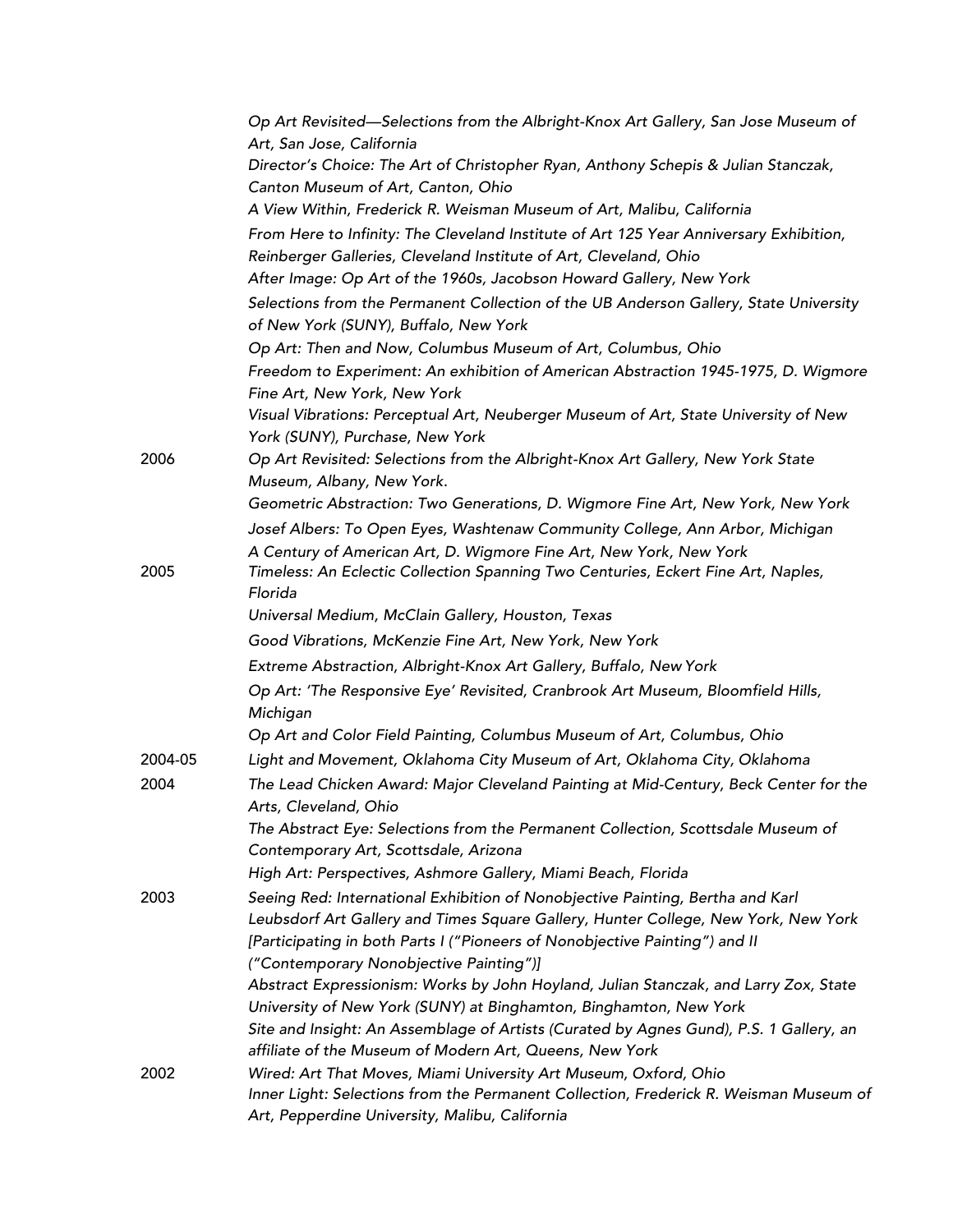| 2001    | Color in the Eye, Gallery One, Washtenaw Community College, Ann Arbor, Michigan                                |
|---------|----------------------------------------------------------------------------------------------------------------|
|         | Harmonic Forms on the Edge: Geometric Abstraction in Cleveland, Cleveland Artists                              |
|         | Foundation, The Beck Center for the Arts, Cleveland, Ohio                                                      |
| 2000    | Color Function Serigraphs, Baum Gallery of Art, University of Central Arkansas,                                |
|         | Conway Arkansas                                                                                                |
| 1999    | POP(ular)/OP(tical): Art of the 60's and 70's from the Permanent Collection, Fort                              |
|         | Wayne Museum of Art, Fort Wayne, Indiana                                                                       |
| 1998    | Eyes Pop, Albright-Knox Art Gallery, Buffalo, New York                                                         |
| 1997    | Expanding Tradition: the Influence of Polish Artists in the US, DePaul University,<br>Chicago, Illinois        |
|         | Responses to Nature - Responses to Art, Julian & Barbara Stanczak, Cleveland                                   |
|         | Botanical Gardens, Cleveland, Ohio                                                                             |
| 1996    | Color Function Painting: The Art of Josef Albers, Julian Stanczak and Richard                                  |
|         | Anuszkiewicz, The Neil Rector Collection, Wake Forest University, Winston-Salem,                               |
|         | North Carolina                                                                                                 |
| 1995    | Action - Reaction: Julian and Barbara Stanczak, Lakeland Community College                                     |
|         | The Spirit of Cleveland: Visual Arts Recipients of the Cleveland Fine Arts Prize                               |
|         | 1961-1995, The Cleveland Institute of Art, Cleveland, Ohio, continued (1996) to Canton                         |
|         | Art Museum, ArtSpace Lima, The Riffe Gallery Columbus, and the Beck Center for the                             |
|         | Arts (Lakewood).                                                                                               |
| 1994    | Abstraction & Geometry in Painting, Akron Museum, Akron, Ohio                                                  |
| 1993    | Julian Stanczak, Clayton Pond: Prints, The Upstairs Gallery, Ithica, New York                                  |
| 1992    | Richard Anuszkiewicz, Julian Stanczak, Hanna Zawa, Polish American Artists Society,                            |
|         | New York, New York                                                                                             |
| 1991    | Jestesmy, Ministerstwo Kulturi I Sztuki, Galeria Zacheta, Warsaw, Poland                                       |
| 1988    | Op & Pop, Worcester Art Museum, Massachusetts                                                                  |
| 1987    | Art in the Embassies, Madrid, Spain                                                                            |
| 1985    | The Martha Jackson Memorial Collection, National Museum of American Art,                                       |
|         | Washington, D.C.                                                                                               |
| 1984    | The Drackett Fine Art Collection, Cincinnati, Ohio                                                             |
| 1983    | The Cleveland Institute of Art: the First 100 Years, 1882-1982, Cleveland Institute of<br>Art, Cleveland, Ohio |
| 1982    | Josef Albers: His Art and His Influence, Montclair Art Museum, Montclair, New Jersey                           |
| 1981    | The Development of Optical Art, Hirshhorn Museum, Washington, D.C.                                             |
| 1979    | Artists from Yale, Jane Haslem Gallery, Washington, D.C.                                                       |
|         | Visual Logic: Davis, Mieczkowski, Pearson, Stanczak, The Cleveland Institute of Art                            |
|         | (traveled to Parsons School of Design and New Gallery of Contemporary Art) Materials                           |
|         | and Techniques of 20th-Century Artists, Cleveland Museum of Art, Cleveland, Ohio                               |
| 1977-78 | Modern Prints, University of Maryland, College Park, Maryland                                                  |
| 1977    | Forms of Color, Akron Art Institute, Akron, Ohio                                                               |
| 1975    | American Contemporary Art, Youngstown, Ohio                                                                    |
| 1973    | Stanczak - Anuszkiewicz, Mansfield Art Center, Mansfield, Ohio                                                 |
|         | Color Painting, Amherst College, Amherst, Massachusetts                                                        |
| 1972    | The Saalfield and Sundell Collections, Mansfield Art Center, Mansfield, Ohio Pittsburgh                        |
| 1971    | International, Carnegie Institute of Art, Pittsburgh, Pennsylvania                                             |
| 1970    |                                                                                                                |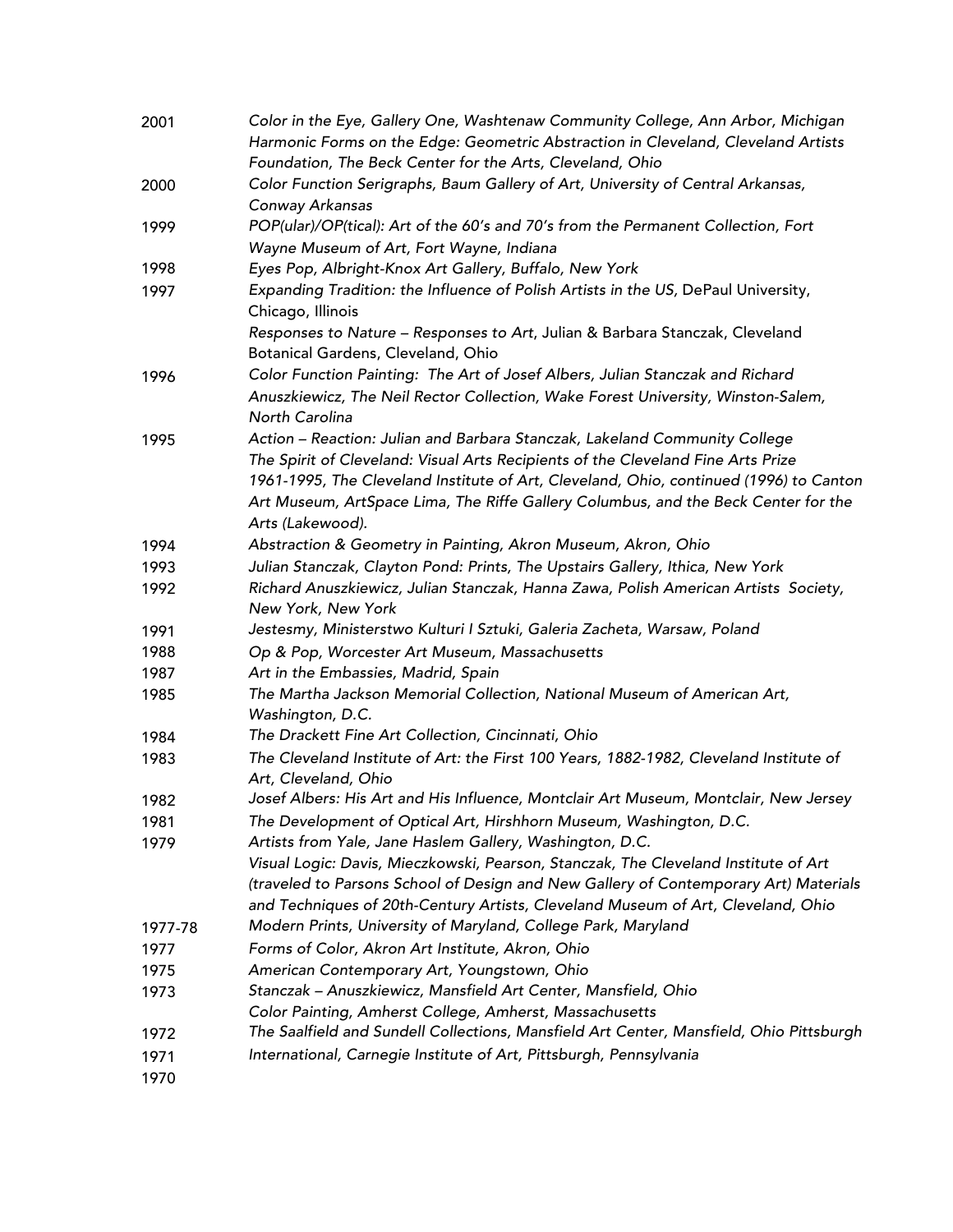|      | Contemporary American Art, Indiana State University, Terre Haute, Indiana               |
|------|-----------------------------------------------------------------------------------------|
| 1969 | The Square in Painting, Flint International, Flint Art Institute, Flint, Michigan       |
|      | Black White: Exhibition of Paintings and Constructions, Lafayette College, Easton       |
|      | Pennsylvania (organized by The Smithsonian Institution Traveling Exhibition Service)    |
| 1968 | Second Buffalo Festival of the Arts Today, Albright Knox Art Gallery, Buffalo, New York |
| 1967 | Pittsburgh International, Carnegie Institute, Pittsburgh, Pennsylvania                  |
|      | Contemporary Painting, Whitney Museum of American Art, New York, New York               |
|      | Three Generations: Albers, Vasarely, Stanczak, Carl Solway Gallery, Cincinnati, Ohio    |
| 1966 | Paintings in the White House, Smithsonian Institution, Washington, D.C.                 |
|      | Yesterday and Today 1936 - 1966, American Abstract Artists, Riverside Museum, New       |
|      | York                                                                                    |
| 1965 | The Responsive Eye, The Museum of Modern Art, New York, New York, traveling to:         |
|      | City Museum of St. Louis, Seattle Art Museum, Pasadena Art Museum, The Baltimore        |
|      | Museum of Art                                                                           |
|      | The Colorists, 1950-1965, San Francisco Museum of Art, San Francisco, California        |
|      | Kinetic and Optical Art Today, Albright Knox Art Gallery, Buffalo, New York             |
|      | Vibrations Eleven, Martha Jackson Gallery, New York, New York                           |
|      | 1+1 = 3, An Exhibition of Retinal and Perceptual Art, University Art Museum of the      |
|      | University of Texas, Austin, Texas                                                      |
| 1964 | Motion and Movement, Contemporary Art Center, Cincinnati, Ohio                          |

## COLLECTIONS

Albright-Knox Art Gallery, Buffalo, New York Art Gallery of Ontario, Toronto, Canada The Art Museum, Princeton University, Princeton, New Jersey Boca Raton Museum of Art, Boca Raton, Florida Cantor Arts Center, Stanford University, Palo Alto, CA Carnegie Museum of Art, Pittsburgh, Pennsylvania Cincinnati Art Museum, Cincinnati, Ohio Cleveland Museum of Art, Cleveland, Ohio Columbus Museum of Art, Columbus, Ohio Corcoran Gallery of Art, Washington, DC Cranbrook Art Museum, Bloomfield Hills, Michigan Crystal Bridges Museum of American Art, Bentonville, Arkansas Dallas Museum of Art, Dallas, Texas Detroit Institute of Art, Detroit, Michigan Hirshhorn Museum & Sculpture Garden, Smithsonian Institution, Washington, DC Indianapolis Museum of Art, Indianapolis, Indiana Kemper Museum of Contemporary Art, Kansas City, Missouri Los Angeles County Museum of Art (LACMA), Los Angeles, California McNay Art Museum, San Antonio, Texas The Metropolitan Museum of Art, New York, NY Museum of Fine Arts, Boston, Massachusetts Museum of Modern Art, New York, New York National Gallery of Art & Sculpture Garden, Smithsonian Institution, Washington, DC Neuberger Museum of Art, State University of New York (SUNY-Purchase), Purchase, New York Norton Museum of Art, West Palm Beach, Florida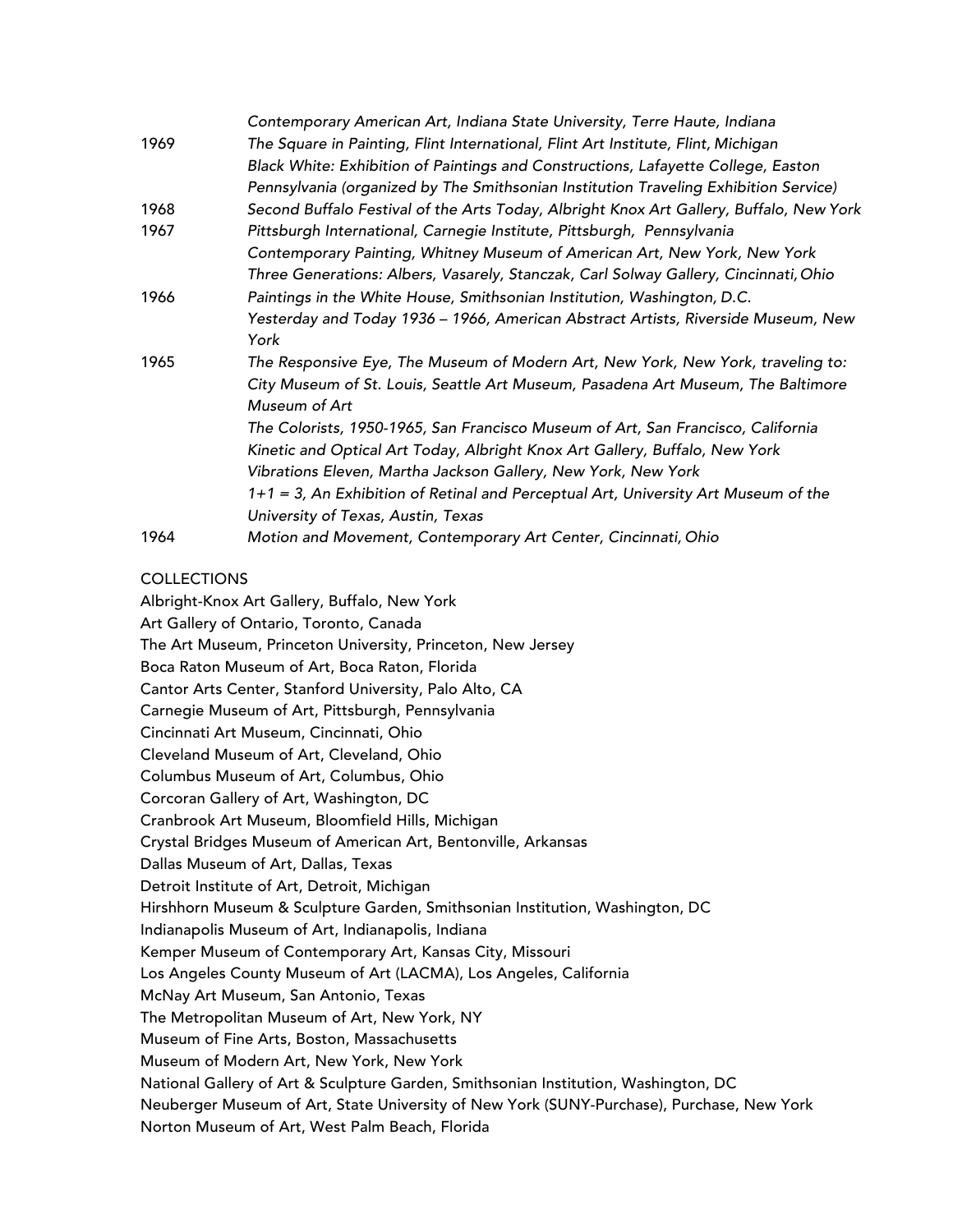Orange County Museum of Art, Newport Beach, California San Francisco Museum of Modern Art, San Francisco, California Scottsdale Museum of Contemporary Art, Scottsdale, Arizona Smithsonian American Art Museum, Washington, DC Tamayo Museum, Museo de Arte Contemporáneo, Mexico City, Mexico Victoria and Albert Museum, London, England Frederick R. Weisman Museum of Art, Pepperdine University, Malibu, California

## MONOGRAPHS

| 2015 | Utter, Douglas Max. Julian Stanczak: Color and Form, Bonfoey Gallery                     |
|------|------------------------------------------------------------------------------------------|
| 2014 | Smolińska, Marta. Julian Stanczak: [[Polish]] (Op Art and the Dynamics of Perception),   |
|      | Muza, Poland                                                                             |
|      | Smolińska, Marta. Julian Stańczak: [[Polish]] (Op Art and the Dynamics of Perception),   |
|      | Muza, Poland                                                                             |
|      | Costello, Eileen. Julian Stanczak: From Life, (Essay titled "Where Art Lies") Mitchell-  |
|      | Innes & Nash                                                                             |
|      | Westfall, Stephen. Julian Stanczak: Lineal Pathways, David Richard Contemporary          |
| 2011 | Stanczak, Julian. Julian Stanczak: Elusive Transparencies, David Richard Contemporary    |
| 2010 | Stanczak, Julian. Julian Stanczak: Color · Grid, Danese Gallery                          |
| 2008 | Houston, Joe, Ursula Korneitchouk and Frances Taft. Parallel Paths, Singular Quest:      |
|      | Barbara and Julian Stanczak, Cleveland Artists Foundation                                |
|      | Hickey, Dave. Julian Stanczak, Danese Gallery                                            |
| 2005 | Morgan, Robert C. Julian Stanczak, Construction and Color: Four Decades of Painting,     |
|      | <b>Stefan Stux Gallery</b>                                                               |
| 2004 | Fyfe, Joe, Agnes Gund and Dave Hickey. Julian Stanczak: Master of Op Art, Stefan         |
|      | <b>Stux Gallery</b>                                                                      |
| 2003 | Wilson-Powell, MaLin. Julian Stanczak: Op Art Painting, McNay Museum of Art              |
| 1998 | McClelland, Elizabeth. Julian Stanczak, Retrospective: 1948-1998, Butler Institute of    |
|      | American Art                                                                             |
| 1993 | Shinners, Jacqueline and Rudolf Arnheim, Julian Stanczak: Color = Form, Dennos           |
|      | Museum Center, Northwestern Michigan College                                             |
| 1993 | Rand, Harry (poetry) and Julian Stanczak (images). Color/Color. Barbara Stanczak, editor |
| 1990 | Arnheim, Rudolf, Harry Rand, and Robert Bertholf. Julian Stanczak: Decades of Light,     |
|      | Poetry and Rare Book Collection, The University of Buffalo, N.Y.                         |
| 1972 | Baro, Gene. Serigraphs and Drawings of Julian Stanczak 1970-1972, Corcoran Gallery       |
|      | of Art                                                                                   |

#### PUBLICATIONS

| 2015 | Morgan, Robert. Geometric Obsession: American School 1965-2015, Museum of          |
|------|------------------------------------------------------------------------------------|
|      | Contemporary Art Buenos Aires, Buenos Aires, Argentina                             |
| 2013 | Timpano, Dr. Nathan. Pan American Modernism: Avant-Garde Art in Latin American and |
|      | the United States, Lowe Art Museum, Miami, Florida                                 |
| 2012 | Houston, Joe, ed. Intercambio global, abstracción geométrica desde 1950 (A Global  |
|      | Exchange: Geometric Abstraction Since 1950). Museo de Arte Contemporáneo de        |
|      | Buenos Aires, Buenos Aires, Argentina                                              |
|      | Gioni, Massimiliano, Gary Carrion-Murayari and Megan Heuer, Ghosts in the Machine, |
|      | Skira Rizzoli, New Museum, New York, New York                                      |
|      |                                                                                    |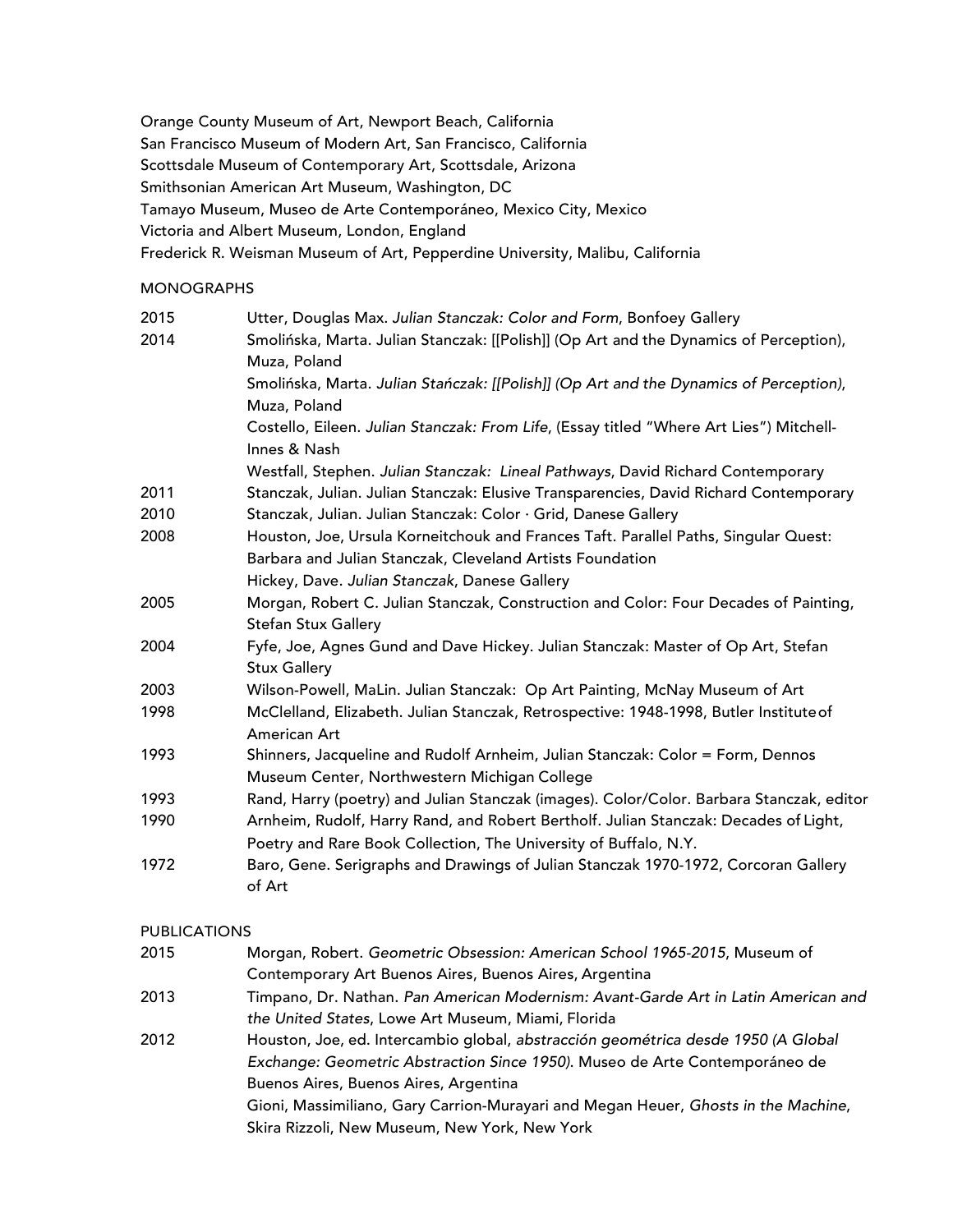| 2005 | Grachos, Louis and Claire Schneider, Extreme Abstraction, Albright-Knox Art Gallery,    |
|------|-----------------------------------------------------------------------------------------|
|      | New York                                                                                |
| 2004 | Follin, Francis. Embodied Visions: Bridget Riley, Op Art and the Sixties, Thames &      |
|      | Hudson Ltd., London                                                                     |
| 1992 | American Paintings: An Illustrated Catalogue, National Gallery of Art                   |
| 1985 | DuPont, Diana and K. Holland. Paintings and Sculpture Collection, San Francisco         |
|      | Museum of Modern Art                                                                    |
| 1981 | Josef Albers: His Art and His Influence, Montclair Art Museum, Montclair New Jersey     |
| 1975 | Judd, Donald. Complete Writings 1959-1975, The Press of the Nova Scotia College of      |
|      | Art and Design, Halifax; New York University Press                                      |
| 1965 | $1 + 1 = 3$ , An Exhibition of Retinal and Perceptual Art, The University Art Museum of |
|      | the University of Texas                                                                 |
|      | Contemporary American Painting and Sculpture, University of Illinois                    |
|      | Jackson, Martha. Vibrations Eleven, Martha Jackson Gallery                              |
|      | Seitz, William C. The Responsive Eye, Museum of Modern Art                              |
|      |                                                                                         |

## ARTICLES & REVIEWS

Farr, Kristin. *Analyzing the Elements of Art: Four Ways to Think About Value*, New York Times, January 3, 2018.

*Akron Art Museum loans a sampling of works to Transformer Station in Cleveland*, stowentry.com, August 24, 2015.

Istomina, Tatiana. *Julian Stanczak: From Life*, The Brooklyn Rail, December 18, 2014. Smith, Roberta. *Upstairs and Behind Doors, Creative Passion: Roberta Smith's Tour of the Sizzlers on the Upper East Side*, New York Times, April 3, 2014.

Marcus, Daniel. *Ghosts in the Machine: New Museum*, Art in America, October 2012. Smith, Roberta. *Technology Advances, Then Art Inquires*, New York Times, July 19, 2012 Morgan, Robert C. *Hard-Edgeness in American Abstract Painting*, *The Brooklyn Rail*, March 2011.

Panero, James. Gallery Chronicle, *The New Criterion*, November 2010.

Johnson, Ken. *Op Out of Ohio, 'Anonima Group, Richard Anuszkiewicz and Julian Stanczak in the 1960s*,' New York Times, June 11, 2010.

Meyer, Ruth K. *Op Art on the Street*, Art in America, February 2008.

Rimanelli, David. *Beautiful Loser: Op Art Revisited*, ArtForum International, May 2007.

Rich, Sarah K. "Allegories of Op," *ArtForum International*, May, 2007.

Hirsch, Faye. "Abstract Generations," *Art in America*, October 2005.

Johnson, Ken. "Good Vibrations," *The New York Times*, July 15, 2005.

Glueck, Grace. *Art in Review: Julian Stanczak*, The New York Times, January 28, 2005.

Amy, Michaël, *Julian Stanczak at Stefan Stux*, Art in America, June/July 2004.

*Last Chance: Julian Stanczak*, The New York Times, March 19, 2004.

Johnson, Ken. *Art in Review: Julian Stanczak*, The New York Times, March 12, 2004.

Wallach, Amei. *Driven to Abstraction*, ARTnews, November 2003.

Tsai, Eugenie. *Site and Insight: An Assemblage of Artists*, Time Out New York, July 31 – August 7, 2003.

Johnson, Ken. *Gathering a Flock of Quirky Grown-Ups*, The New York Times, July 18, 2003.

Glueck, Grace. *Only Red, Please. Yellow and Blue Are Not Wanted*, The New York Times, April 18, 2003.

Frank, Peter. "Art Pick of the Week: Julian Stanczak," *LA Weekly*, July 13-19, 2001.